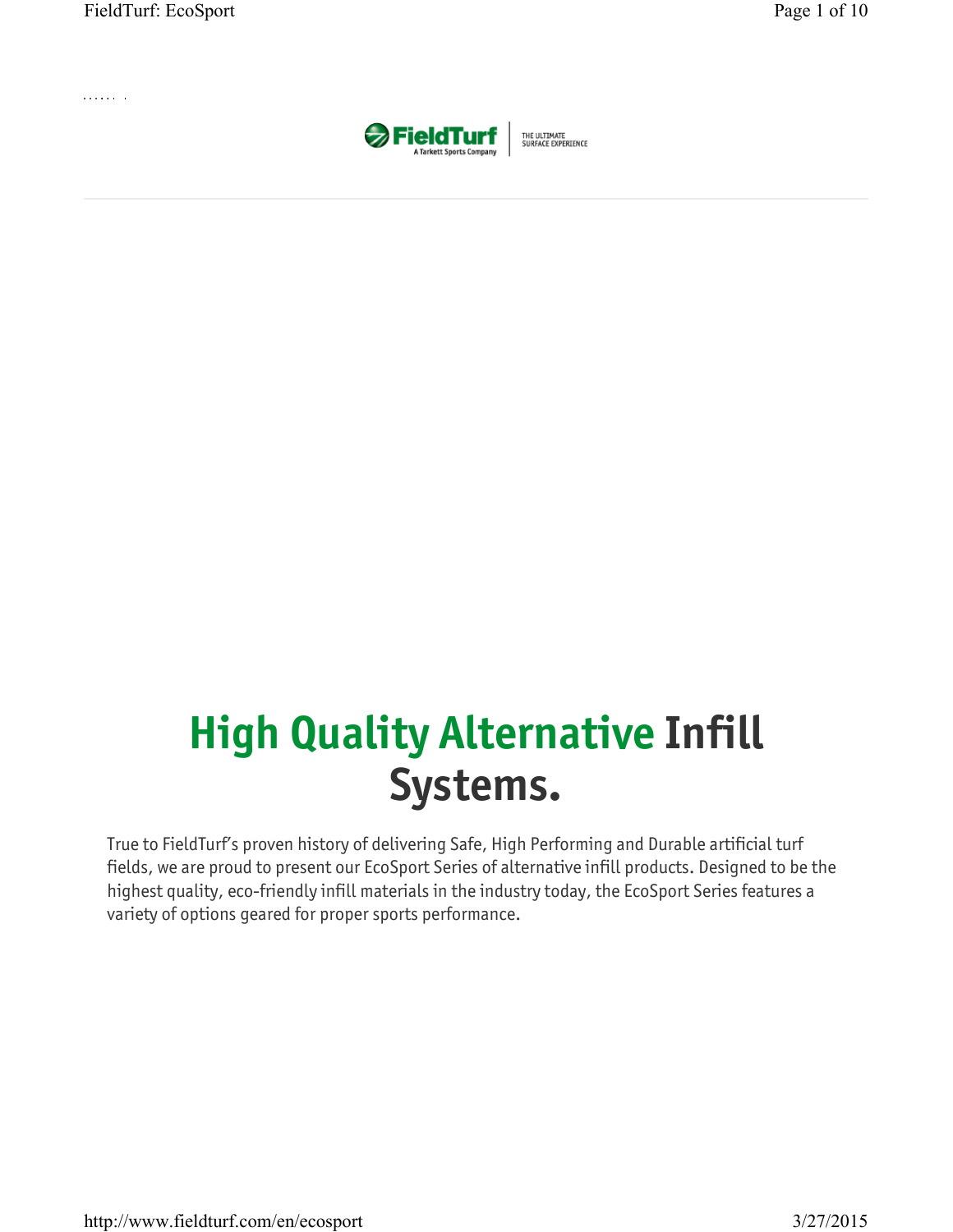## ECO Max

Player comfort and safety have never been this green. An extruded composite of recycled turf and thermoplastic elastomer (TPE), the EcoMax granules deliver a new, impact absorbing infill that offers safe and comfortable performance. Compared to other "Eco" infill technologies on the market, the EcoSport pellet offers the best value in terms of durability, price and performance.

## ECO Green

Player comfort and safety have never been this green. An extruded composite of recycled turf and thermoplastic elastomer (TPE), the EcoMax granules deliver a new, impact absorbing infill that offers safe and comfortable performance. Compared to other "Eco" infill technologies on the market, the EcoSport pellet offers the best value in terms of durability, price and performance.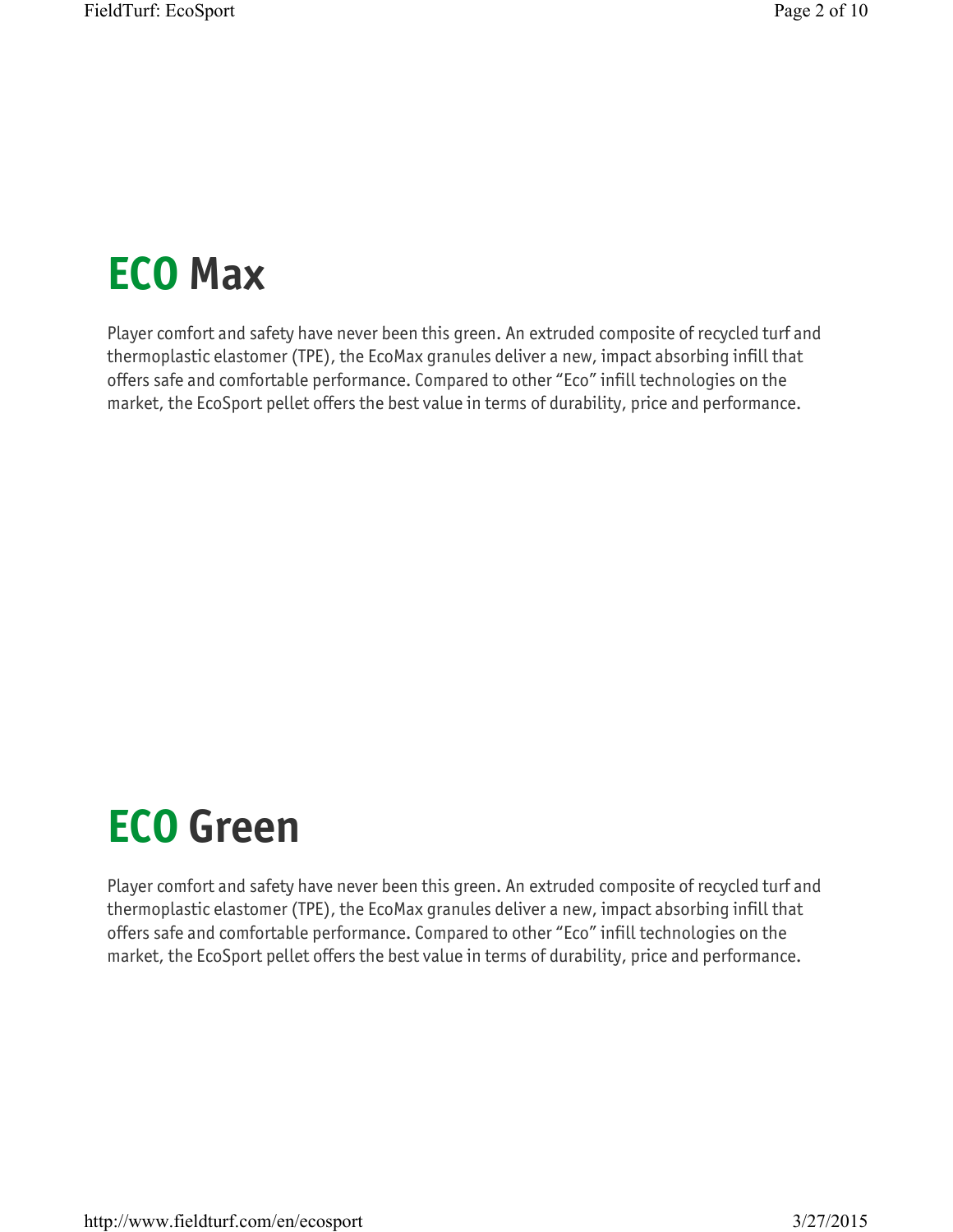## ECO Grind

EcoGrind is one of the most cost-efficient alternatives to SBR. Made from recycled athletic shoes and Nike manufacturing material, these reclaimed materials are ground up to create a new, clean, ecofriendly infill (Nike Grind) and another alternative to crumb rubber. EcoGrind is a nonmarking rubber, helping to keep balls, shoes and uniforms clean.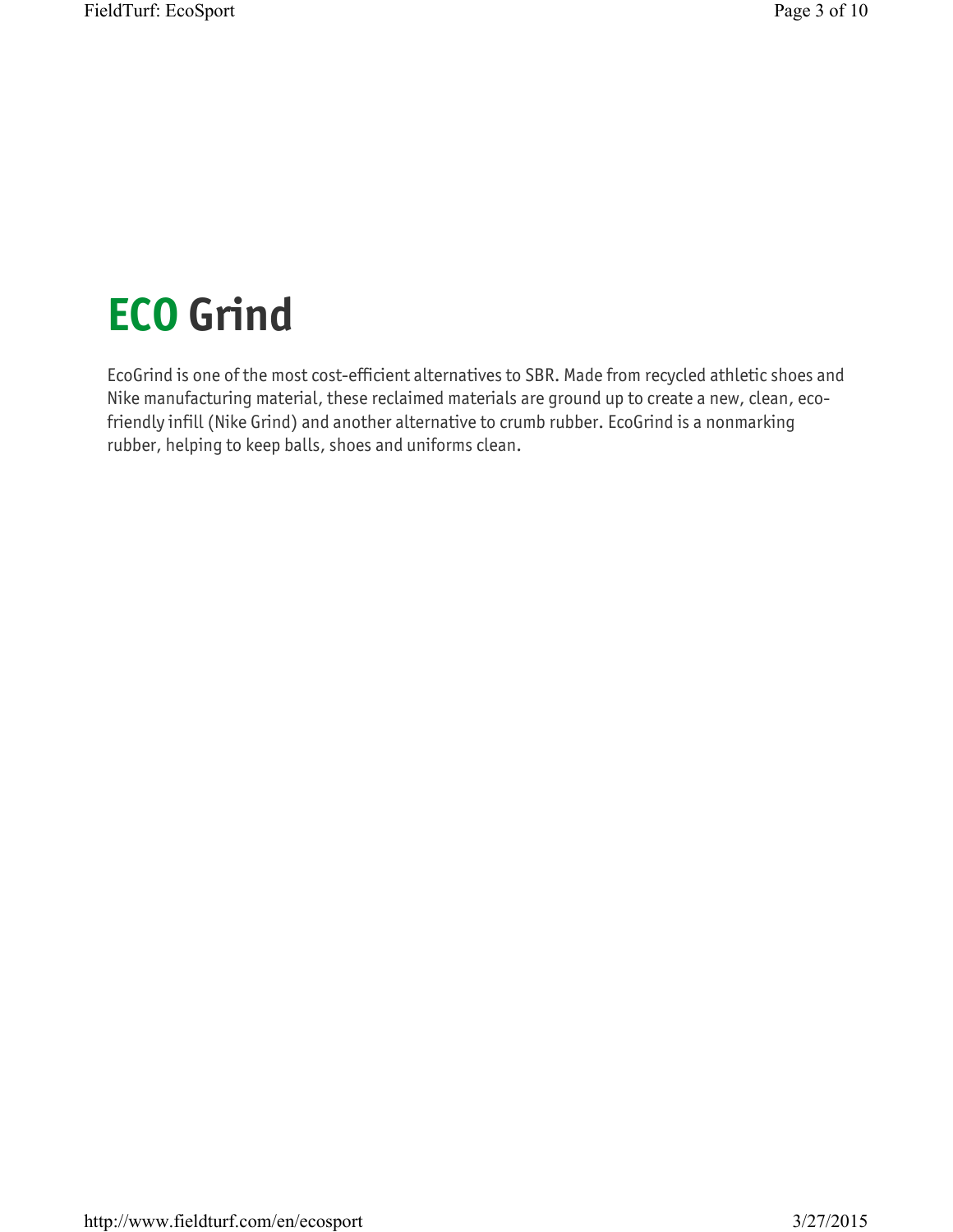FieldTurf: EcoSport Page 4 of 10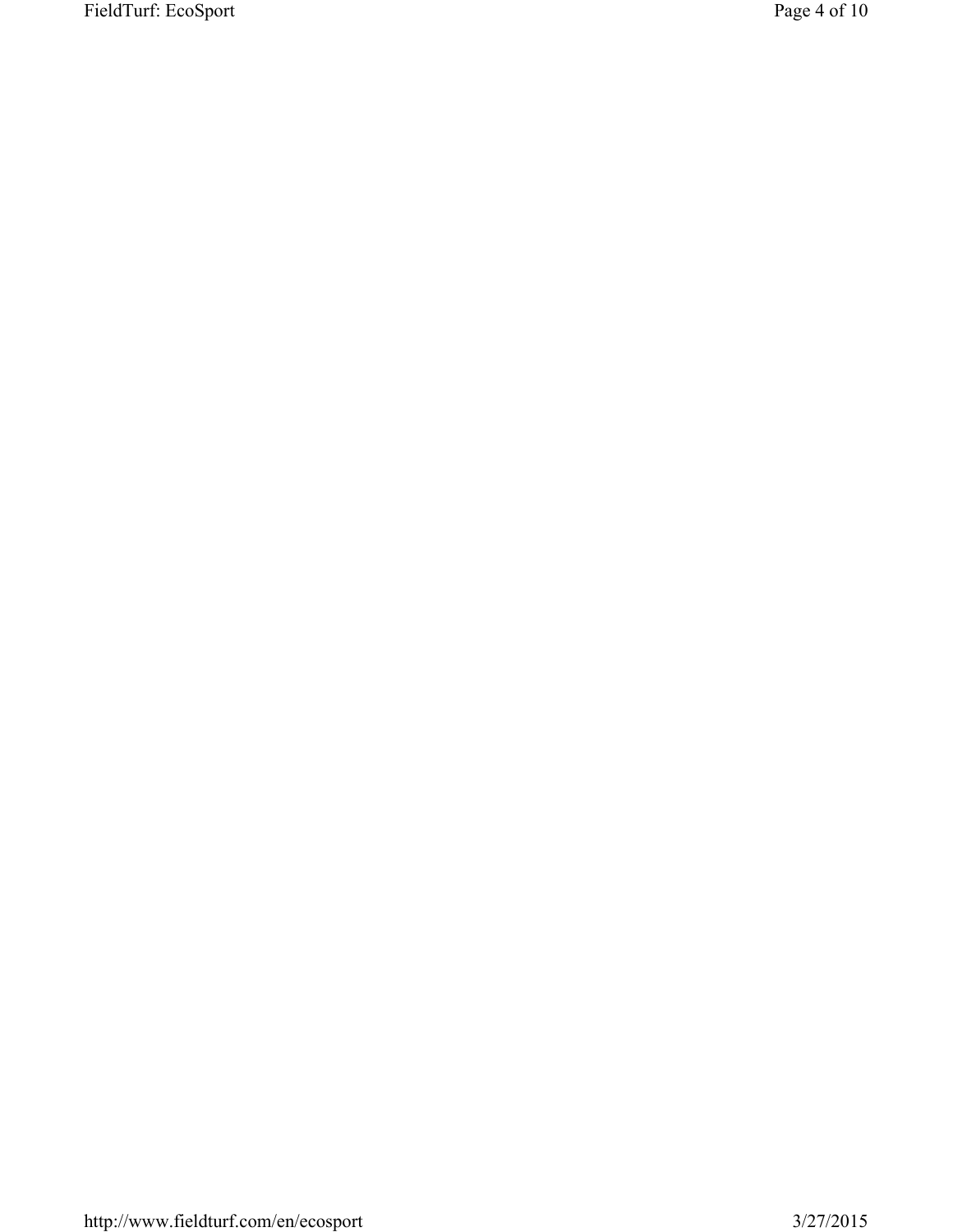FieldTurf: EcoSport Page 5 of 10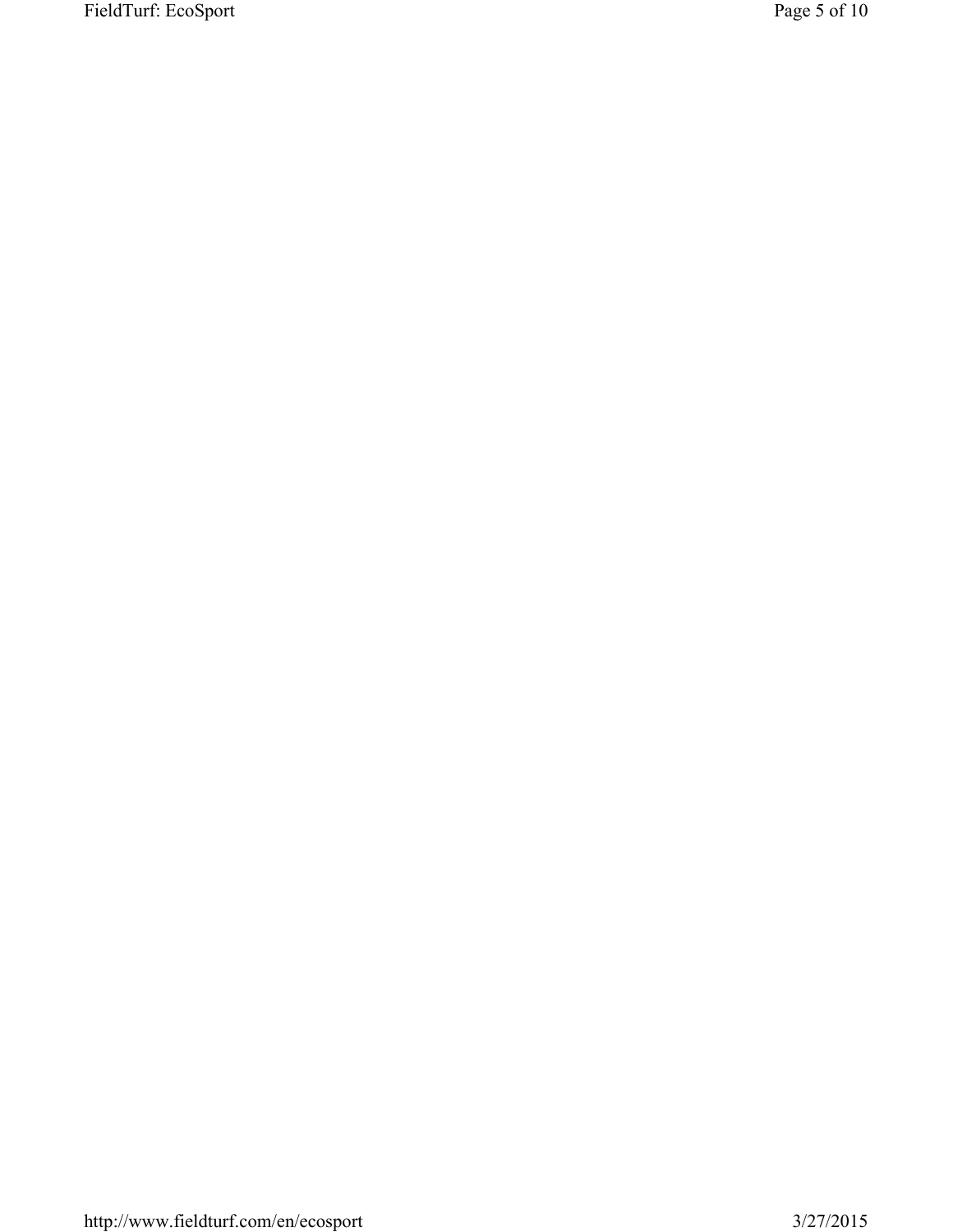FieldTurf: EcoSport Page 6 of 10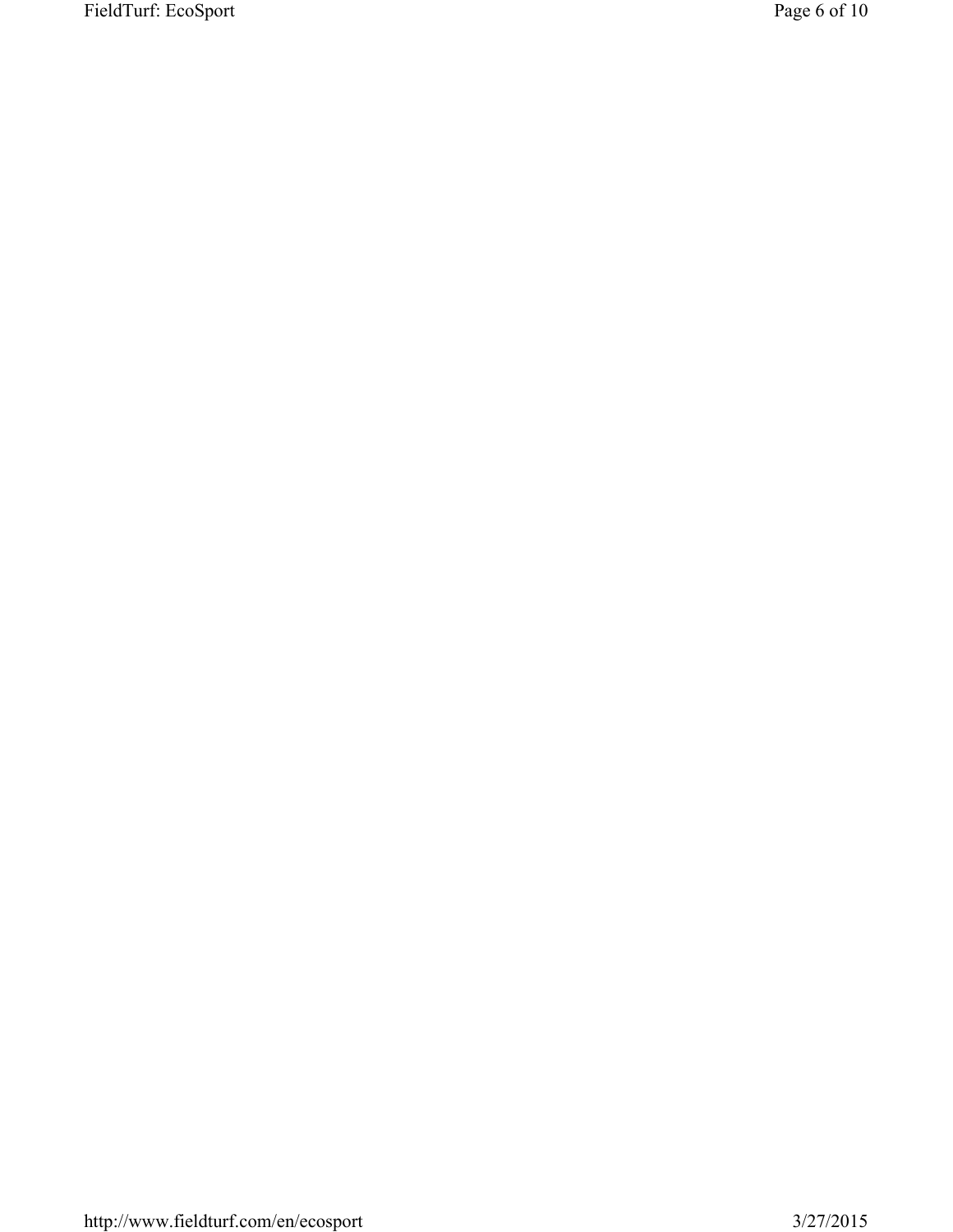FieldTurf: EcoSport Page 7 of 10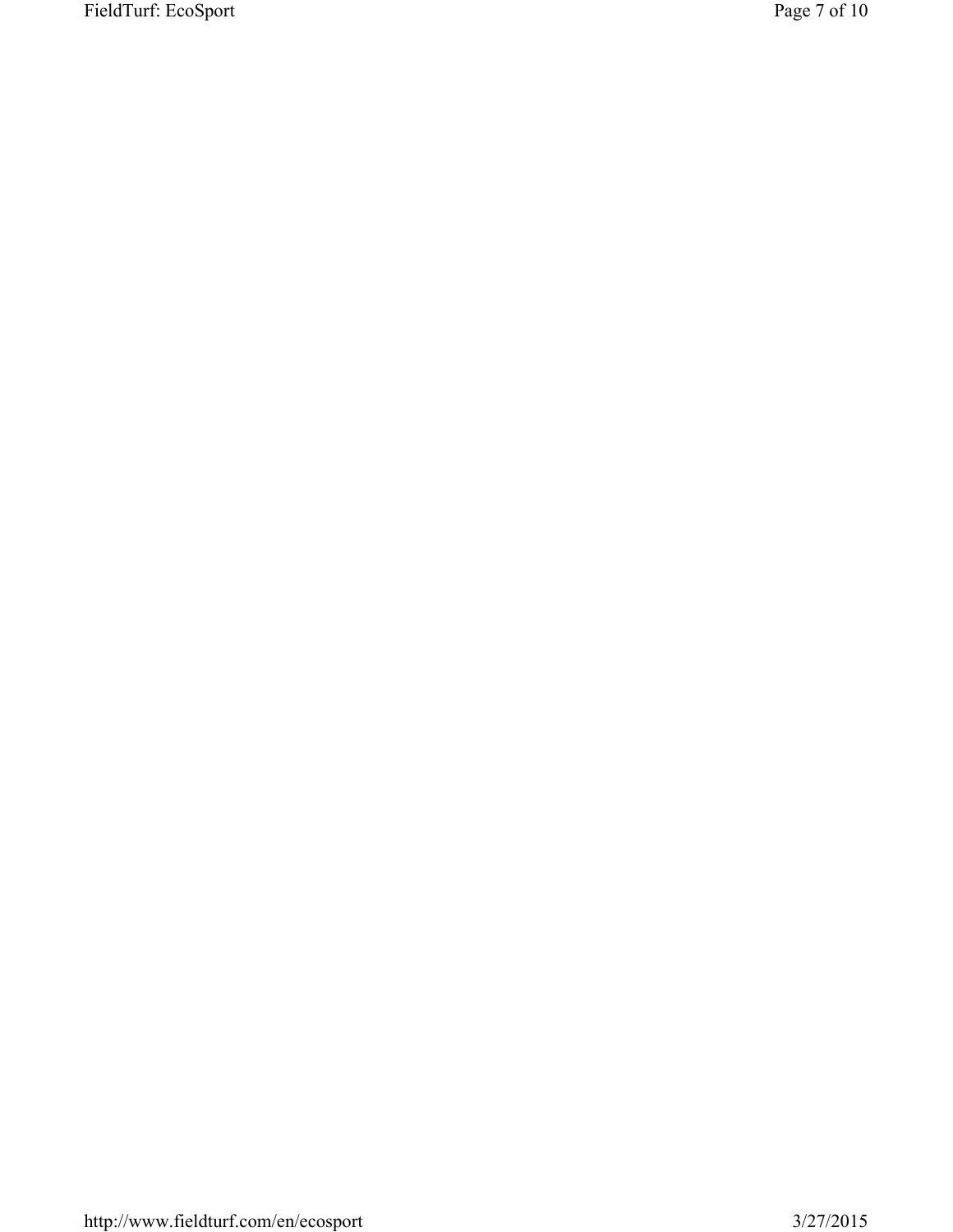FieldTurf: EcoSport Page 8 of 10